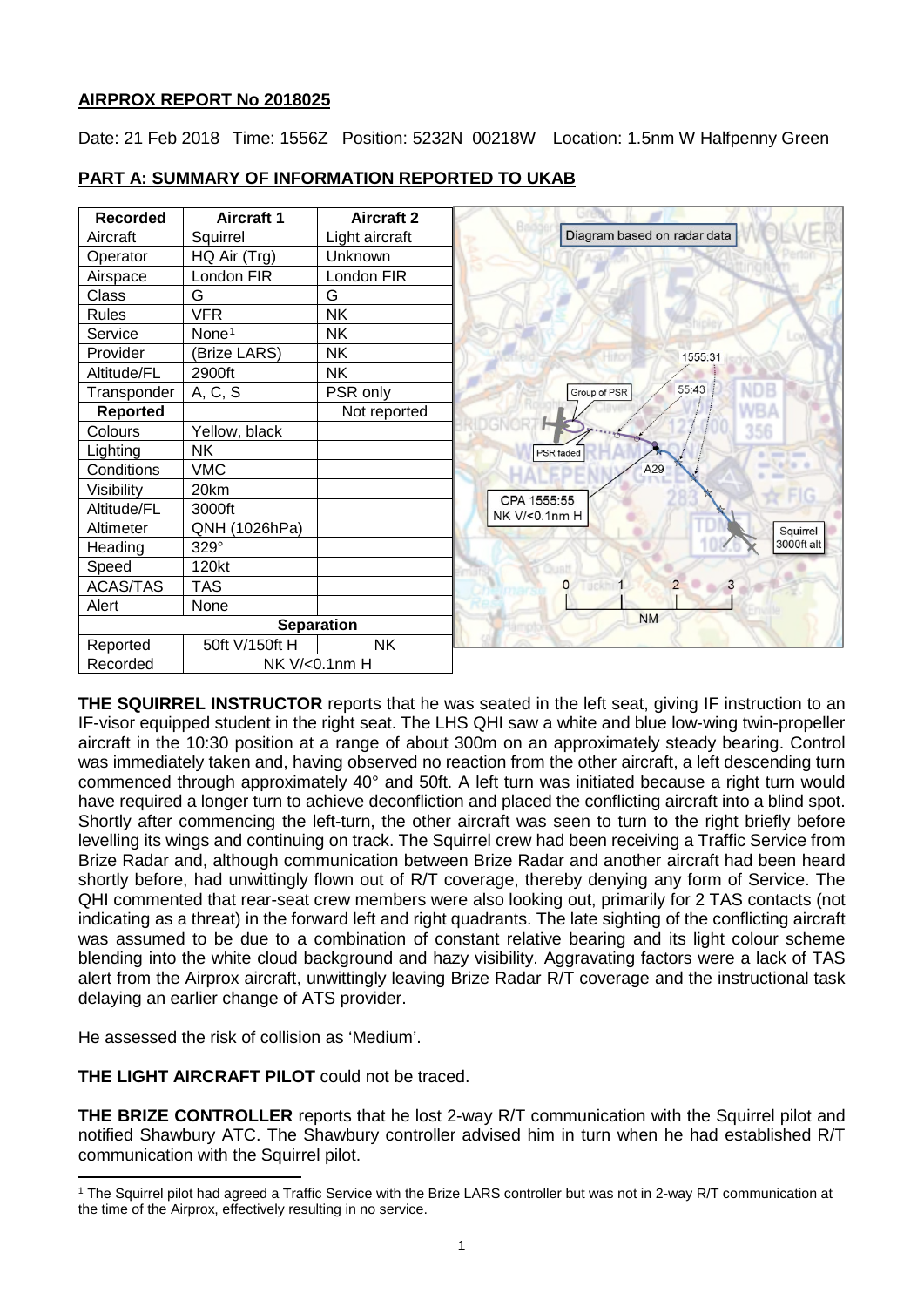# **Factual Background**

The weather at Cosford was recorded as follows:

METAR EGWC 211550Z 05003KT 9999 FEW020 BKN034 07/02 Q1027 BLU=

### **Analysis and Investigation**

### **Military ATM**

Data is taken from tape transcripts and radar replays from NATS radars, which are not available at Brize Norton ATC and therefore are not representative of the picture available to the controller.

At 15:47:53 (Figure 1), the Brize LARS Controller informed the Squirrel pilot that radar contact had been lost and he was now in receipt of Basic Service (BS). The Controller then attempted a radio check but received no response from the pilot.



Figure 1: Squirrel (3711) when Brize LARS Controller lost radar contact.

At 15:49:25 (Figure 2), the Brize LARS Controller instructed the Squirrel pilot to squawk 7000 and free-call Shawbury, the planned next agency.



Figure 2: Squirrel (3711) at 15:49:25.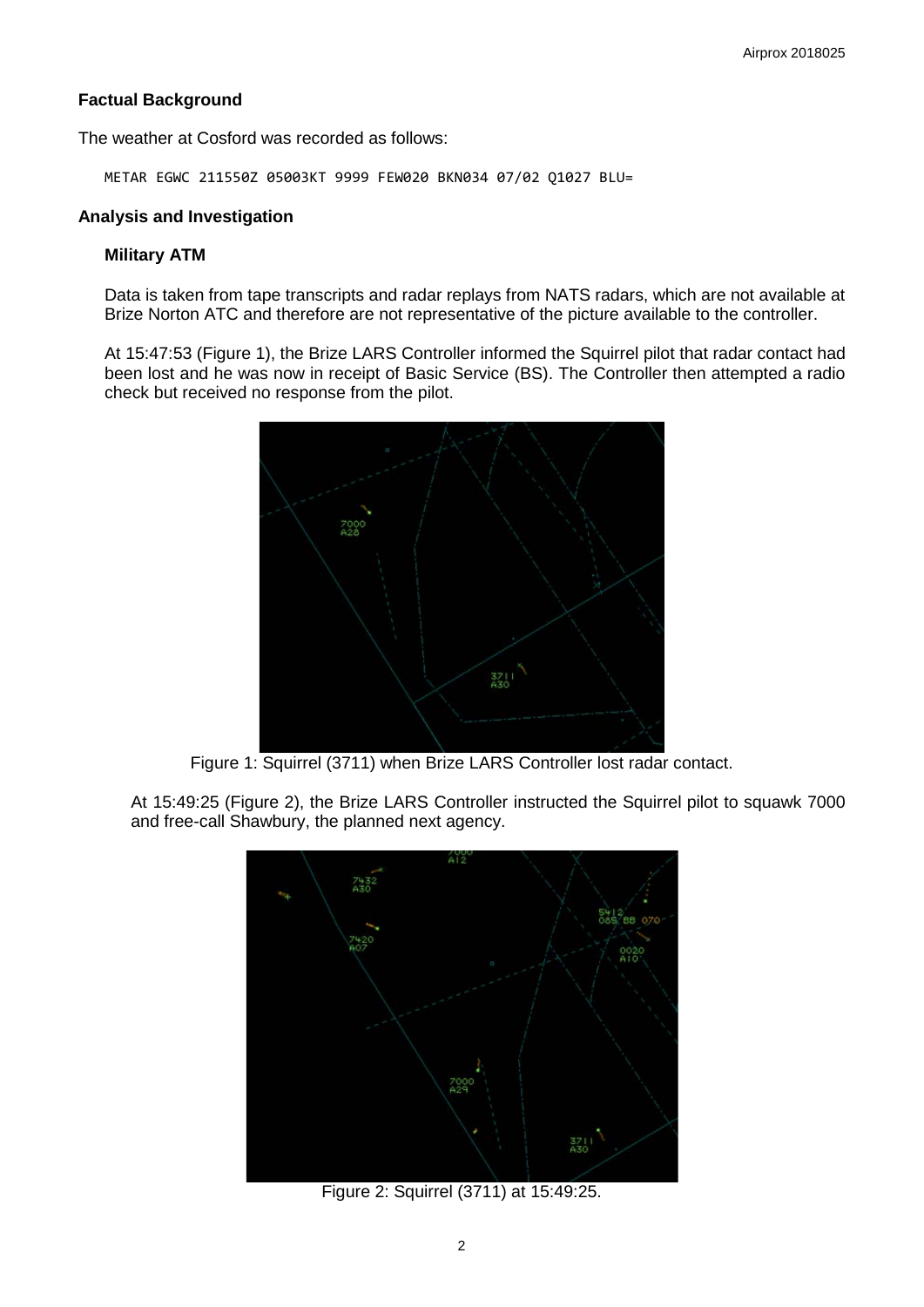At 15:52:19 (Figure 3), the Squirrel was seen to change from transponder code 3711 to 7000. Shortly after, the Brize LARS Controller spoke to the Shawbury Approach Controller and established that the Squirrel pilot had not yet called on their frequency.



Figure 3: Squirrel (7000) at 15:52:19.

At 15:55:39 (Figure 4), the Squirrel and traffic believed to be the light aircraft had 1nm lateral separation.



Figure 4: Geometry at 15:55:39 Figure 5: Geometry at 15:55:56

At 15:55:56 (Figure 5), the Squirrel and traffic believed to be the light aircraft were at their lateral CPA as the two tracks crossed. The Squirrel pilot was not in communication with Brize or Shawbury ATC at the time.

The Brize LARS Controller was under training, working with an OJTI. The OJTI remembered little about the time leading up to the Airprox, only that they lost radio contact with the Squirrel pilot and made a blind call to the pilot that he should change to his next en-route frequency.

The Squirrel pilot had been in receipt of Traffic Service from the Brize LARS Controller, but this had been downgraded to Basic Service when radar contact was lost. At that time, the Brize LARS Controller was not aware that the Squirrel pilot was not hearing transmissions and would not have known about the change in FIS provision. The lack of response prompted the Brize LARS Controller to carry out a radio check with the Squirrel pilot, to which there was no response. The Squirrel was 39nm from RAF Brize Norton at that time.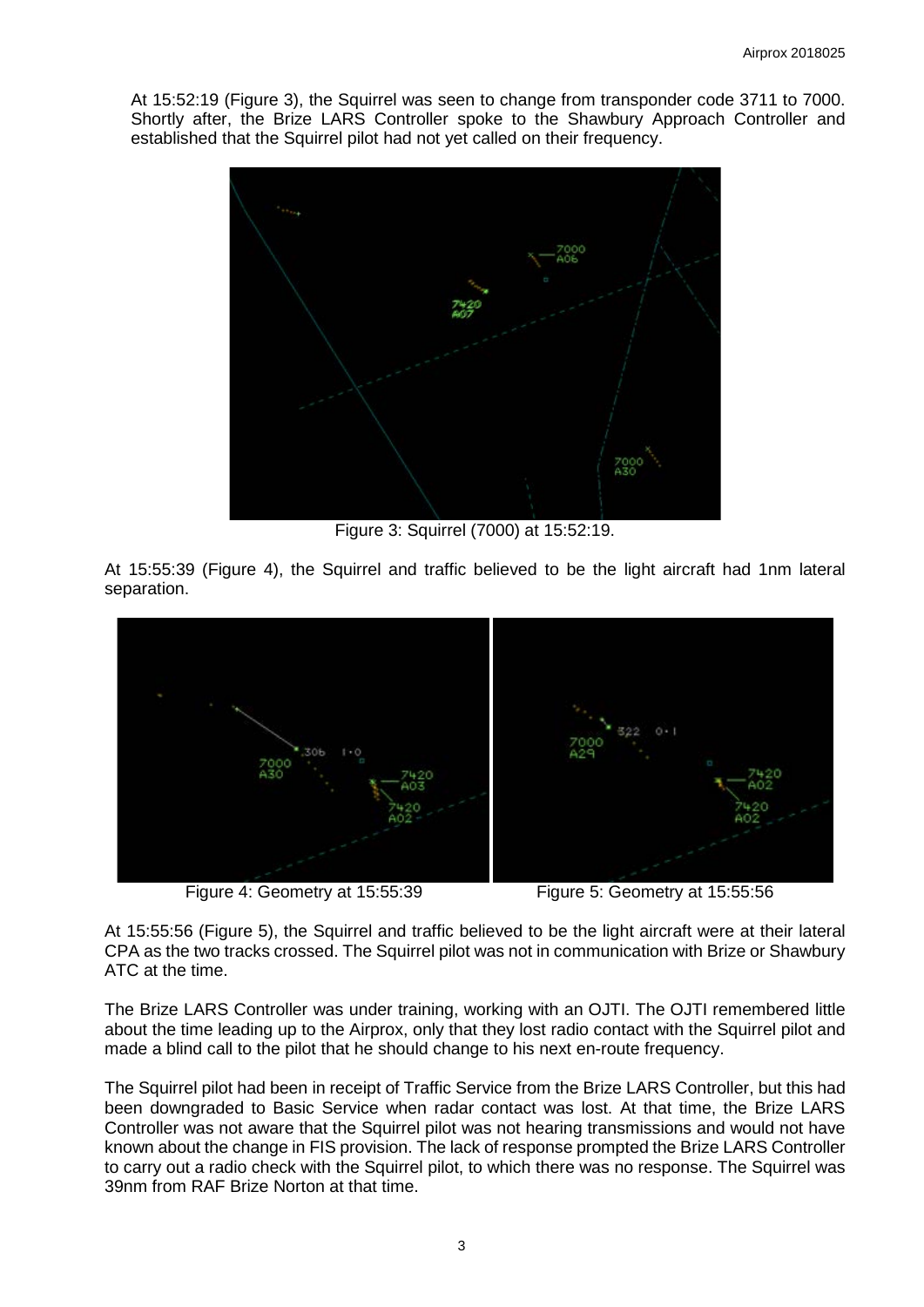The area to the northwest of RAF Brize Norton is known to have poor radio coverage. Once radio contact had been lost, it was not possible for the Brize LARS Controller to provide Traffic Information to the Squirrel pilot, thereby denying the ATS barrier. The Squirrel was 53.5nm from RAF Brize Norton at the time of the Airprox and its pilot had still not attempted to establish communications with Shawbury ATC.

### **UKAB Secretariat**

The Squirrel and light aircraft pilots shared an equal responsibility for collision avoidance and not to operate in such proximity to other aircraft as to create a collision hazard<sup>[2](#page-3-0)</sup>. If the incident geometry is considered as converging then the light-aircraft pilot was required to give way to the Squirrel<sup>[3](#page-3-1)</sup>.

When an aircraft carries a serviceable SSR transponder, the pilot shall operate the transponder at all times during flight, regardless of whether the aircraft is within or outside airspace where SSR is used for ATS purposes and, when not receiving air traffic services, select code 7000 in order to improve the detection of suitably equipped aircraft unless otherwise prescribed by the competent authority<sup>[4](#page-3-2)</sup>. When the aircraft carries serviceable Mode C equipment, the pilot shall continuously operate this mode unless otherwise dictated by ATC<sup>[5](#page-3-3)</sup>. Aircraft equipped with Mode S having an aircraft identification feature shall transmit the aircraft identification as specified in Item 7 of the ICAO flight plan or, when no flight plan has been filed, the aircraft registration<sup>[6](#page-3-4)</sup>.

### **Comments**

### **HQ Air Command**

In this Airprox, 2 of the barriers to MAC were denied to the Squirrel pilot as the unidentified aircraft was not squawking and so could not interact with the TAS on the Squirrel, neither did it provide a known track to the either the Brize or Shawbury controllers. That said, the Squirrel pilot had inadvertently flown out of radio coverage of the selected ATSU and so the controller would have been unable to pass Traffic Information had the unidentified aircraft been on the radar screen.

Controllers at Brize Norton are aware that the radio and radar coverage to the north-west of their location is unpredictable; however, and after having spoken to the Brize controller involved in this incident, there is a balance to be struck between maintaining radar and radio contact with the aircraft and ensuring that the next agency (in this case, Shawbury) will be able to provide a service. On this particular occasion, when the controller commenced the handover to Shawbury it was coincident with the loss of radio and radar contact from Brize Norton and not yet showing on the radar at Shawbury. The Brize controller stated that this was unexpected as she had been controlling aircraft in that area only recently without any problems; she suspected that the aircraft height may have had an effect on the radio range but that it did not occur to her at the time to perhaps ask the pilot to climb (in any case, it is likely that the pilot would have declined a climb due to the prevailing weather conditions). Brize controllers have been reminded of the unpredictability of the radar and radio coverage to the north east and a 'scrolling bulletin' screen in the control room has been implemented, suggesting other agencies that can be used to bridge the gap in coverage between Brize Norton and Shawbury.

The Squirrel pilot, by his own admission, was cognisant of the radio coverage issues and had intended to contact Shawbury earlier. However, other tasks precluded this and thus there was no likelihood of the ATS barrier being available. The final – and effective – barrier in this encounter was lookout. Despite the poor conditions for visual acquisition (light-coloured aircraft against a light background on a near constant relative bearing) the crew did not allow themselves to become overly

 $\overline{\phantom{a}}$ 

<span id="page-3-0"></span><sup>2</sup> SERA.3205 Proximity.

<span id="page-3-1"></span><sup>3</sup> SERA.3210 Right-of-way (c)(2) Converging.

<span id="page-3-2"></span><sup>4</sup> SERA.13001 Operation of an SSR transponder

<span id="page-3-3"></span><sup>5</sup> SERA.13010 Pressure-altitude-derived information

<span id="page-3-4"></span><sup>6</sup> SERA.13015 SSR transponder Mode S aircraft identification setting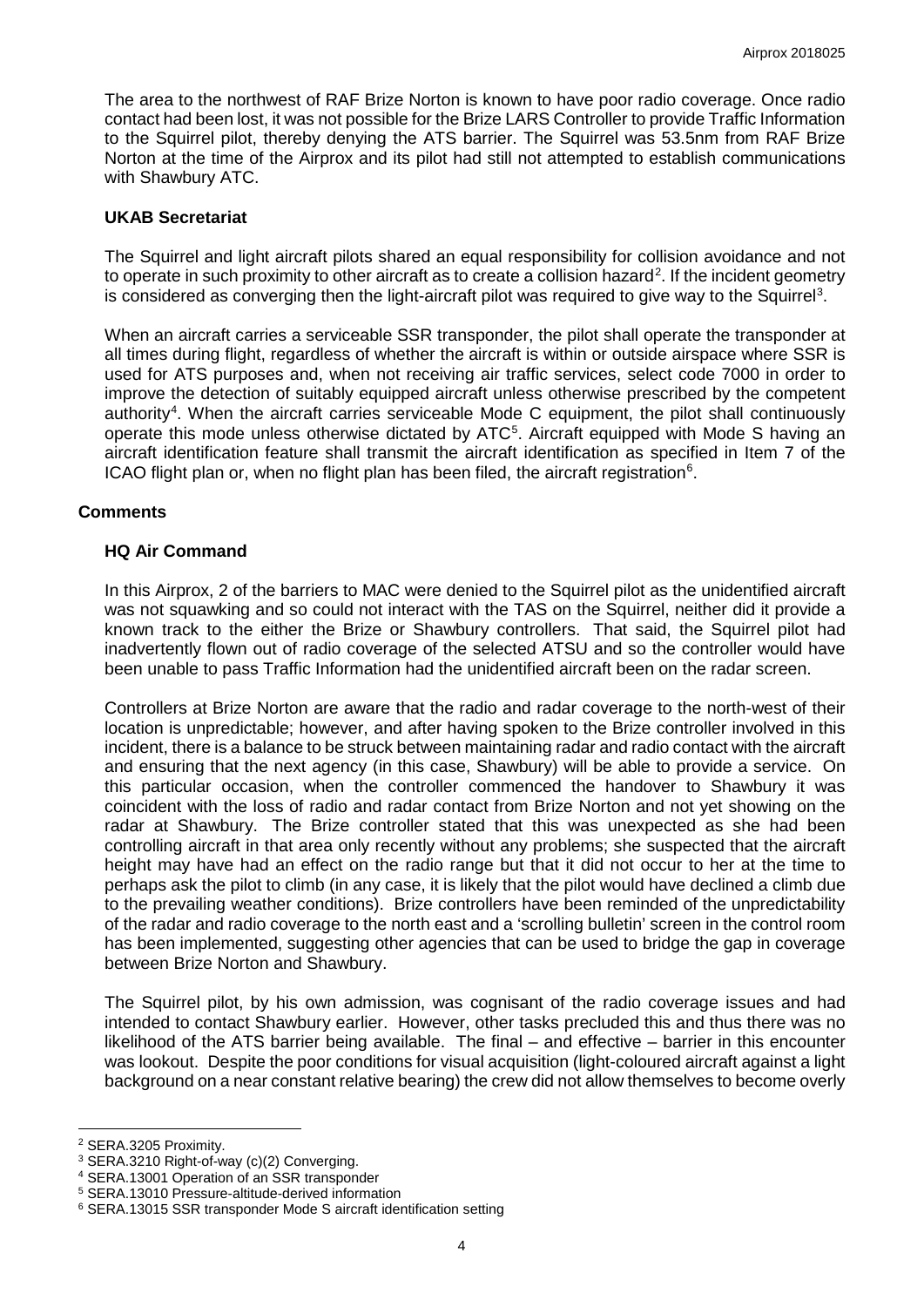focussed on the 2 other TAS contacts that they had and sighted the non-squawking conflicting aircraft in time to take avoiding action.

This incident again highlights the weaknesses in all of the most common barriers to MAC but, importantly, shows that a disciplined lookout scan must be maintained, even when there is a temptation to concentrate on spotting the aircraft displayed on the TAS/TCAS.

#### **Summary**

An Airprox was reported when a Squirrel and an unidentified light aircraft flew into proximity at 1556hrs on Wednesday 21<sup>st</sup> February 2018. The Squirrel pilot was operating under VFR in VMC, previously in receipt of a Traffic Service from Brize Norton but effectively not in receipt of a FIS at the time of the Airprox; the light-aircraft pilot was not in receipt of a FIS from a local airfield.

# **PART B: SUMMARY OF THE BOARD'S DISCUSSIONS**

Information available consisted of a report from the Squirrel pilot, radar photographs/video recordings, a report from the air traffic controller involved and reports from the appropriate ATC and operating authorities.

The Board were further briefed by a military ATC advisor that a 'small overlap' normally existed in which radar and R/T coverage was maintained for handover of traffic between Brize Norton and Shawbury. It was unfortunate that on this occasion conditions were such that the Brize Controller lost R/T contact with the Squirrel pilot very shortly before the planned handover. Brize procedures have subsequently been changed to handover earlier to an 'intermediate' agency to ensure continued R/T and radar coverage.

Members first considered the effective barriers and noted that only the Squirrel pilot's lookout appeared to have resulted in action to avert collision. Although the twin-engine aircraft pilot had reportedly briefly turned right, members noted that this had occurred after the Squirrel pilot had commenced his avoiding action turn and would likely not have increased separation. The barrier of Traffic Information from a Traffic Service had been rendered ineffective by the Squirrel pilot unwittingly flying out of R/T contact with the Brize Radar controller and the Squirrel TAS barrier was rendered ineffective by the lightaircraft's lack of transponder output. Members considered it very unlikely that a light twin-engine aircraft would not be fitted with a transponder although the transponder may not have been serviceable. In the subsequent discussion it became apparent that there was a large body of anecdotal evidence which showed that a significant proportion of pilots and, more worryingly, instructors were not aware of the SERA requirement to ensure that transponders had to be selected on with all available Modes. In light of the failure of the TAS barrier and the significant proportion of pilots who were apparently not aware of the SERA Part C transponder requirements, the Board resolved to recommend that, '*The CAA consider further publicising the SERA Part C transponder requirements*'. Turning to the Airprox itself, members felt that the Squirrel pilot had seen the twin-engine aircraft in time to take emergency avoiding action but that the circumstances were such that the sighting had been at a late stage. It appeared from the Squirrel pilot's report that the twin-engine aircraft's pilot might also have seen the Squirrel, albeit even later than the Squirrel pilot. Consequently, it was agreed that separation had been reduced to a level where safety had been much reduced below the norm.

# **PART C: ASSESSMENT OF CAUSE AND RISK**

| Cause:           | A late sighting by the Squirrel pilot and probably a late sighting by the<br>light aircraft pilot. |
|------------------|----------------------------------------------------------------------------------------------------|
| Degree of Risk:  | В.                                                                                                 |
| Recommendations: | The CAA consider further publicising the SERA Part C transponder<br>requirements.                  |